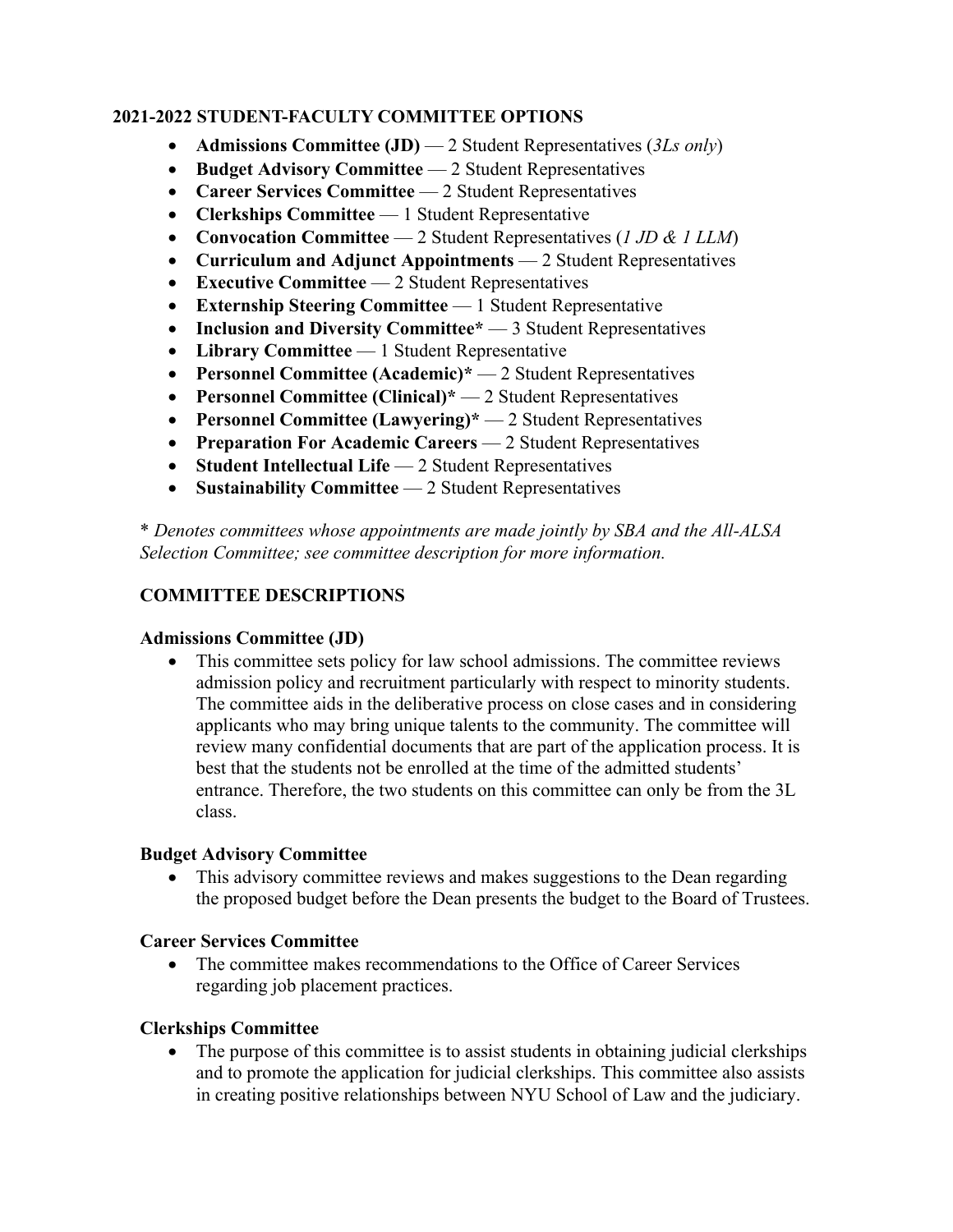## **Convocation Committee**

• The students sit on this committee to help plan the convocation and make recommendations regarding the convocation speaker(s), setting the program, and selecting a location. The committee is responsible for selecting the student speaker(s).

# **Curriculum And Adjunct Appointments**

• The committee has three specific responsibilities: (1) approving proposed new courses; (2) approving new adjunct faculty; and (3) promoting improvements in the overall curriculum. Students will be involved in all parts of the application process from screening resumes to asking questions of candidates during the interview process

# **Executive Committee**

• This committee sets and amends academic regulations, subject to faculty review. This committee sets and amends academic regulations, subject to faculty review. This includes issues such as the credits required or allowed in specific areas, This includes issues such as the credits required or allowed in specific areas, computer exam taking, etc. Finally, the committee is responsible for selecting student honorees and graduation awards. for purposes requiring formal discipline. (See the Student Handbook for details).

## **Externship Steering Committee**

• The Externship Steering Committee reviews, approves, and oversees the Law School's credit-bearing experiential learning opportunities.

## **Inclusion And Diversity Committee\***

• The committee examines policy issues at the school and should create ways to increase diversity at NYU Law. *For this committee, one student representative will be chosen by the SBA and two student representatives will be chosen by an all-ALSA Selection Board comprised of representatives from APALSA, BALSA, CoLR, DALSA, LaLSA, Law Women, MELSA, OUTLaw, SALSA, and WoCC. Candidates interested in being considered by the all-ALSA Selection Board should indicate so in their personal statement and rank this committee in their top two choices.*

# **Library Committee**

• The Library committee convenes on an as-needed basis to review the library's resources, space, budget, faculty, and other questions of resource allocation and strategy.

## **Personnel Committee (Academic)\***

• Students sit in advisory (non-voting) positions on this committee. The committee is responsible for making recommendations for appointments, promotions, and tenure of the academic faculty. Students on this committee will be a part of screening possible new additions to the NYU Law faculty and will actively